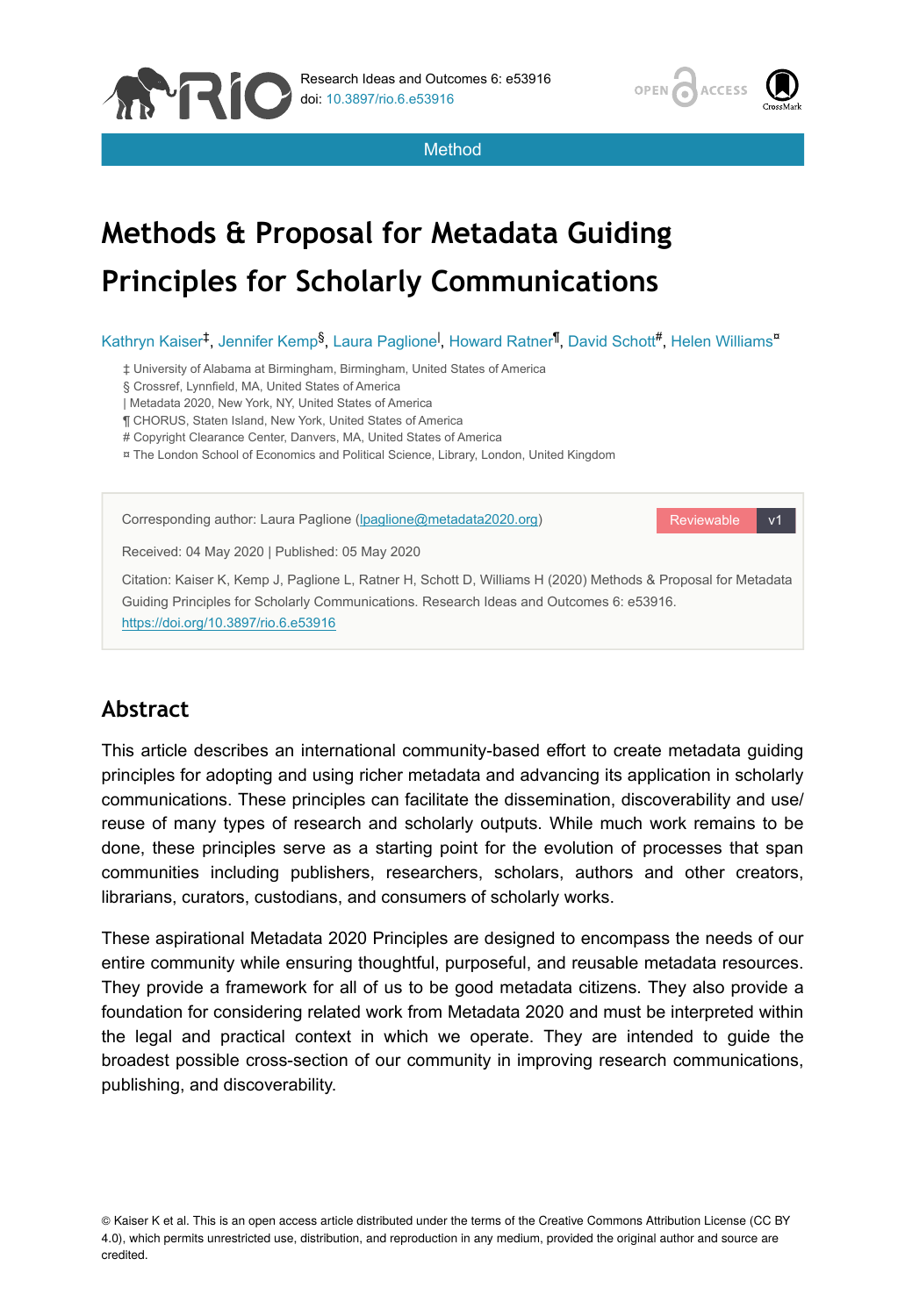## **Keywords**

Metadata, Best Practices, Principles, Complete, Open, Interoperable, Provenance, **Community** 

# **Introduction**

#### "*Metadata is a love note to the future." -- Jason Scott*

Metadata--i.e., data or descriptors about data or another object--is only useful to applications or future users if it is thoughtfully and consistently applied. Electronic generation and management of the scholarly record and scholarship globalization have driven and increased the importance of metadata to the scholarly ecosystem. While initial metadata efforts have created value in discovering and connecting research outputs, historical and current models/processes are not meeting present expectations as scholarly communication needs evolve.

Despite increases in scholarly cross-community collaboration and data sharing, issues in system interoperability and metadata compatibility persist. As a result, processes designed to facilitate, exchange, and reuse metadata can be costly, difficult to apply, and inefficient. In addition, metadata improvements can extend beyond discoverability. When thoughtfully applied, rich metadata should enable people also to discover the ecosystem and context of a work, in addition to the context of a specific final published output.

The purpose of this paper is to report the methodology used to create a set of metadata principles for research outputs and scholarly communications objects. Included are a discussion of the connection of these principles to existing work, assertions of how we hope the principles will be used, and descriptions of how they can serve as a foundation for extending to more concrete activities. To provide some context, it is important to acknowledge prior and ongoing work in this area by other groups; the work presented here is intended to complement and highlight these other efforts. This work considers the social and cultural challenges in changing how we think about and use metadata related to education, research, and scholarship.

# <span id="page-1-0"></span>**Origins of the work**

Initiated by Crossref in 2017, Metadata 2020 expanded quickly to develop into an international community of stakeholders from across scholarly communications. It functions as a collaboration advocating for "richer, connected and reusable, open metadata for all research outputs in order to advance scholarly pursuits for the benefit of society."Metadata 2020 (2020) While many efforts have been made to address challenges in single communities, few have extended solutions that are targeted to be applied across them. Recognizing this situation as a strength, the Metadata 2020 conveners agreed on an agenda driven by the interests and needs of this broad community. This approach allowed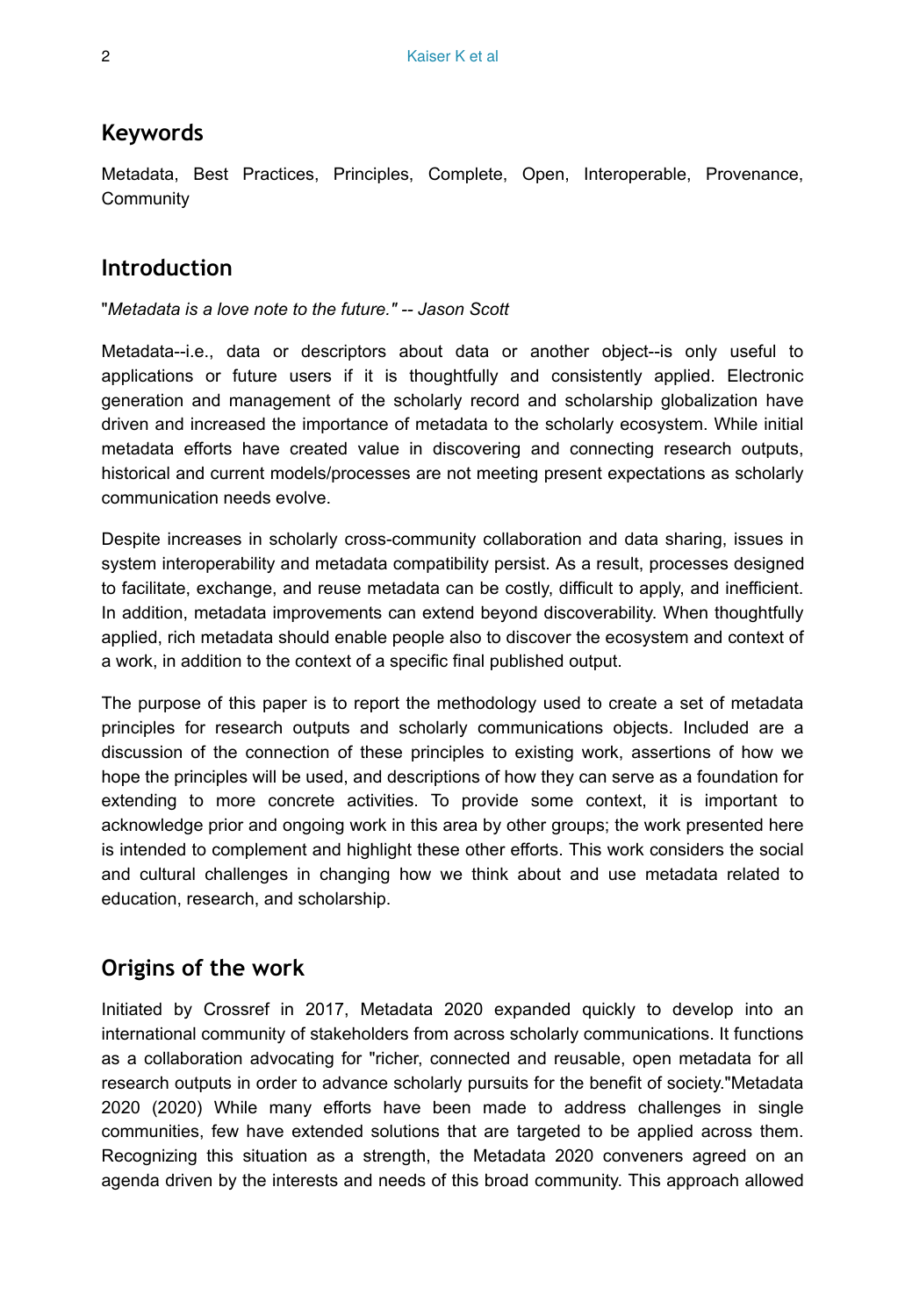for unrestricted interactions among the subgroups participating in Metadata 2020 as determined by its volunteer community members and needs for additional expertise and review.

Initial [community groups](http://www.metadata2020.org/communities/) were organized by roles and interests as follows: researchers; publishers; librarians; data publishers and repositories; services, platforms and tools; and funders. Through insights gained by exploring each group's use cases, challenges, and opportunities, six projects were developed to explore and address core needs with representatives from all stakeholder groups:

- 1. Researcher communications
- 2. Metadata recommendations and element mappings
- 3. Terms and definitions
- 4. Incentives for quality improvements
- 5. **Shared best practices and principles** *(the focus of this report)*
- 6. Metadata evaluation and guidance

Participants in the Metadata 2020 Principles projects include the authors as well as other contributors from a variety of stakeholder communities who provided valuable contributions throughout. A full list of participants is included in the acknowledgements. Through a grassroots structure and broad stakeholder involvement, the Metadata 2020 projects aim to tackle global issues that need to be addressed in process and quality improvement, including lack of central core metadata principles, best practice and consistent guidance, and lack of interoperability.

This group of diverse stakeholders delivers an initial set of aspirational and foundational metadata principles to guide the broadest possible cross-section of our communities in creating and promoting thoughtful, purposeful and reusable metadata content. In promoting good metadata citizenship, the goal is to elevate and share these principles with a wider audience so that more groups and efforts can help formalize their adoption, use, and evolution.

# **How does this movement compare to others?**

Many prior institutions and technology movements can inform this and related paradigm shifts. One example is HL7 Health Level Seven International (2007) in the medical informatics industry. This effort arose from the need to facilitate data sharing and clinical data transfer within and among organizations made up of often heterogeneous components that are highly customized with many moving parts and/or disparate formats. This work developed industry standards by creating a convergence of processes and technical schema from a once highly disjointed industry. Facing similar challenges within scholarly metadata, the Metadata 2020 Principles group focused on a set of ideals that represent a convergence of technology and process to aid data sharing, interoperability, and discoverability.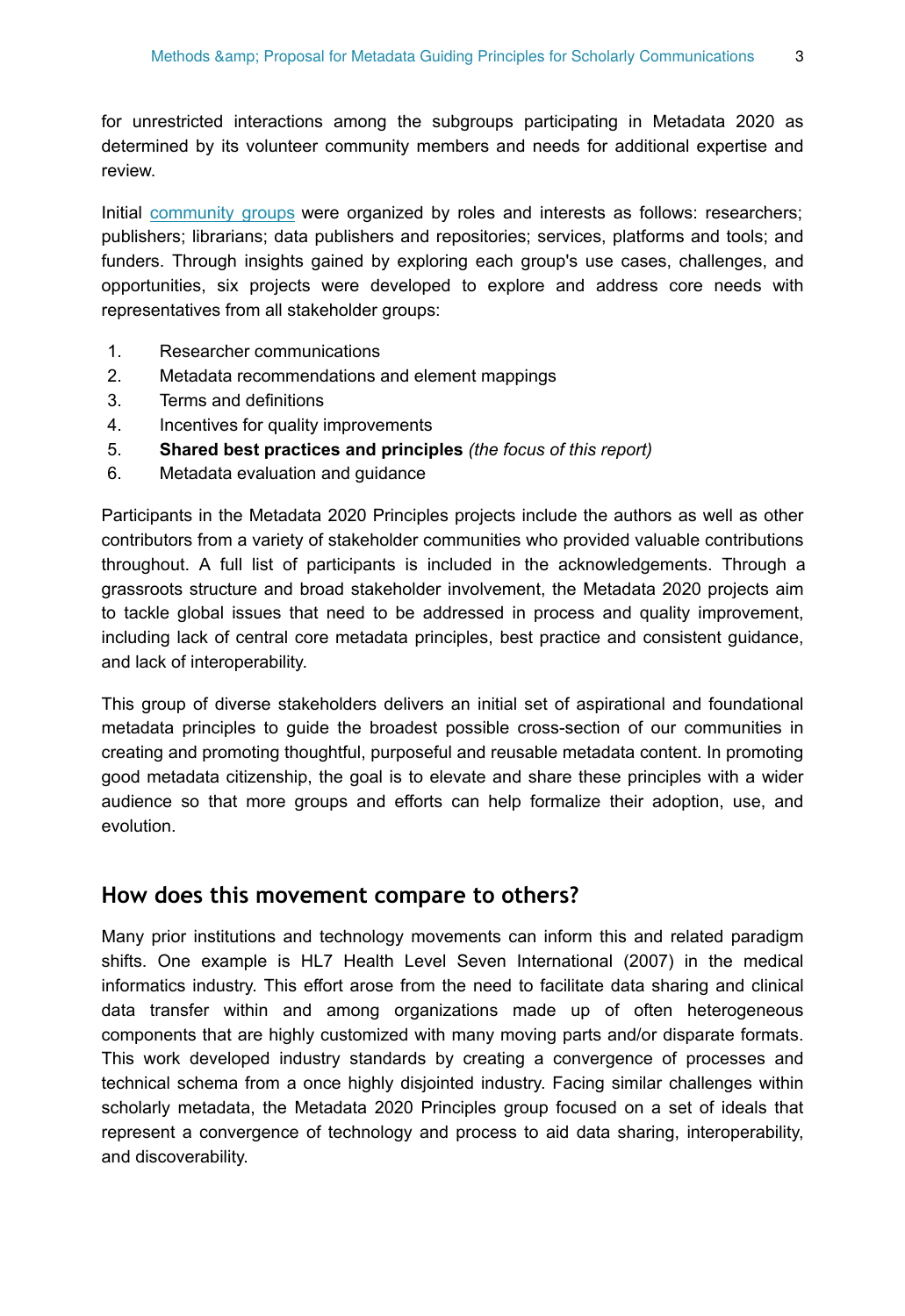These metadata principles also address key aspects of the fair principles: Findability, Accessibility, Interoperability, and Reusability.GOFair (2016), Wilkinson et al. (2016) As groups begin to apply other similar principles, more global synergy and momentum can be leveraged. Overlap among principles is an indication of their universality. Indeed, because so much related work has already been done, our principles took a high-level, unifying approach with a lay audience in mind. Whether this approach is successful remains to be seen but the need to establish metadata as its own primary output alongside content seems clear as is the need to bring business and strategy people into the conversation. The group benefits from a mix of contributors ranging from those with deep technical metadata knowledge to metadata novices and those in between. Involving both practitioners and non-practitioners in these efforts is a calculated and important element of our methodology.

## **How the principles were prepared**

Work was led by the co-chairs and organized by a central coordinator who scheduled meetings, recorded minutes, generated documents to capture work and provide for additional collaborations, and organized two in-person workshops in 2018 in New York (September) and London (October). Additional sharing beyond the project group took the form of blog posts, symposia, and presentations at a range of international conferences.

The Metadata 2020 Principles project group discussed at length how to generate a resource (a set of core principles) distinct from other Metadata 2020 efforts that also fit within the overall Metadata 2020 mission in a logical and practical way. Two simple but essential efforts started the work. First, the project team collected and reviewed as many [existing best practices](http://www.metadata2020.org/resources/metadata-best-practices/) as possible, publishing the list of them as the initiative's first resource. Next, the group crowdsourced suggestions for the most requested, most misunderstood metadata elements, independent of specific schema. This foundational work was instrumental in defining the project's boundaries, identifying a focus on broadly applicable principles inclusive of FAIR guidelines, and contextualizing the best practices to maximize their utility.

Our high-level aim was to focus on a resource relevant to business and decision makers as well as creators, with the intention of driving advocacy rather than compliance. The work done for this goal led to recognition of other groups responsible for standards creation and promotion and to emphasize the distinctive aims of this project. However, it created a challenge for the group. Collaborative metadata initiatives are typically focused around standards with practical day-to-day workplace application. In contrast, these high-level principles strive to clarify the characteristics of improved metadata content (the "what") without dictating the actions one should take to achieve them (the "how"). The needed actions are the subject of a separate output, the Metadata Practices. (See the "[How do we](#page-5-0) [live these principles?"](#page-5-0) section below.)

During the 2018 workshops, the proposal for each community to have a separate set of principles was rejected in favor of one, over-arching set. This decision was based on the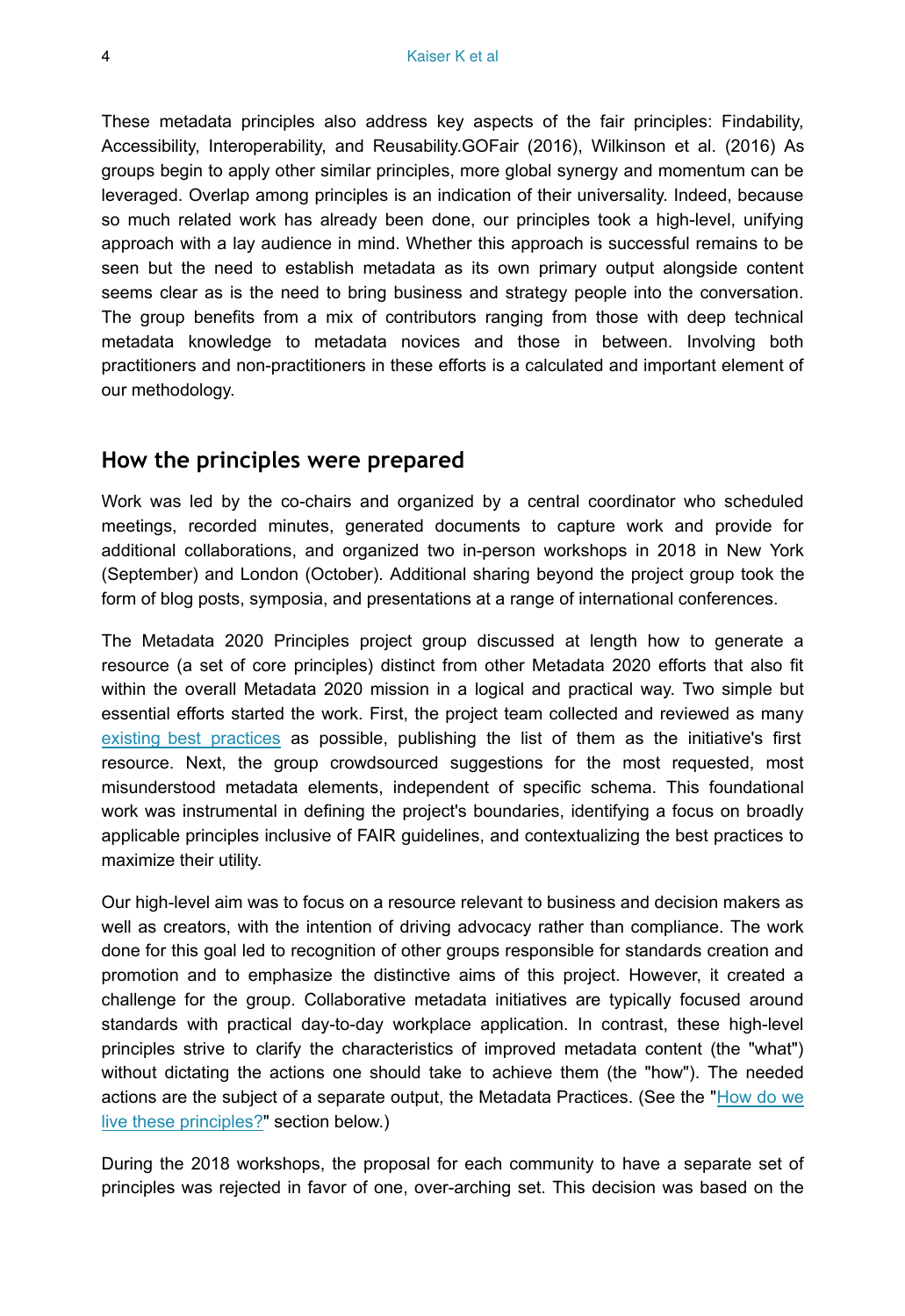idea that these principles may apply across a variety of metadata communities to minimize current interoperability challenges that arise from working in silos. Once the initial principles were developed and shared within the Metadata 2020 community, we made minor revisions based on input from the other project teams and posted them on the Metadata 2020 blog for [community comment in May 2019](http://www.metadata2020.org/blog/2019-05-13-principles-call-for-comment/).

The context of these principles is critical, as they need to be interpreted within the practical context in which communities operate. This aspiration guided much of the discussion around how to limit the specificity of how they are phrased. Thus, the initial list and scope of the principles aim to provide attributes and rationales at the highest and most inclusive level.

## **The Metadata 2020 Principles**

For metadata to support the community, it should be

**COMPATIBLE**: provide a guide to content for machines and people

*> So, metadata must be as open, interoperable, parsable, machine actionable, and human readable as possible*.

**COMPLETE**: reflect the content, components and relationships as published

*> So, metadata must be as complete and comprehensive as possible*.

**CREDIBLE**: enable content discoverability and longevity

*> So, metadata must be of clear provenance, trustworthy and accurate*.

**CURATED**: reflect updates and new elements

*> So, metadata must be maintained over time*.

## **Why the principles matter**

These principles are a resource for moving the community toward a set of shared goals by providing a common understanding of the required metadata characteristics needed to meaningfully support scholarly communications. They may serve to stimulate further work and development of ideas and workflows in the scholarly ecosystem if framed as guidance on the "metadata supply chain."Gregg et al. (2019)

These principles address not only metadata creation, but also their curation and custodianship in order to keep it optimally useful for as long as possible. The principles are in accord with other Metadata 2020 project work by taking perspectives from and informing other aspects of metadata improvement. For example, outputs developed by Metadata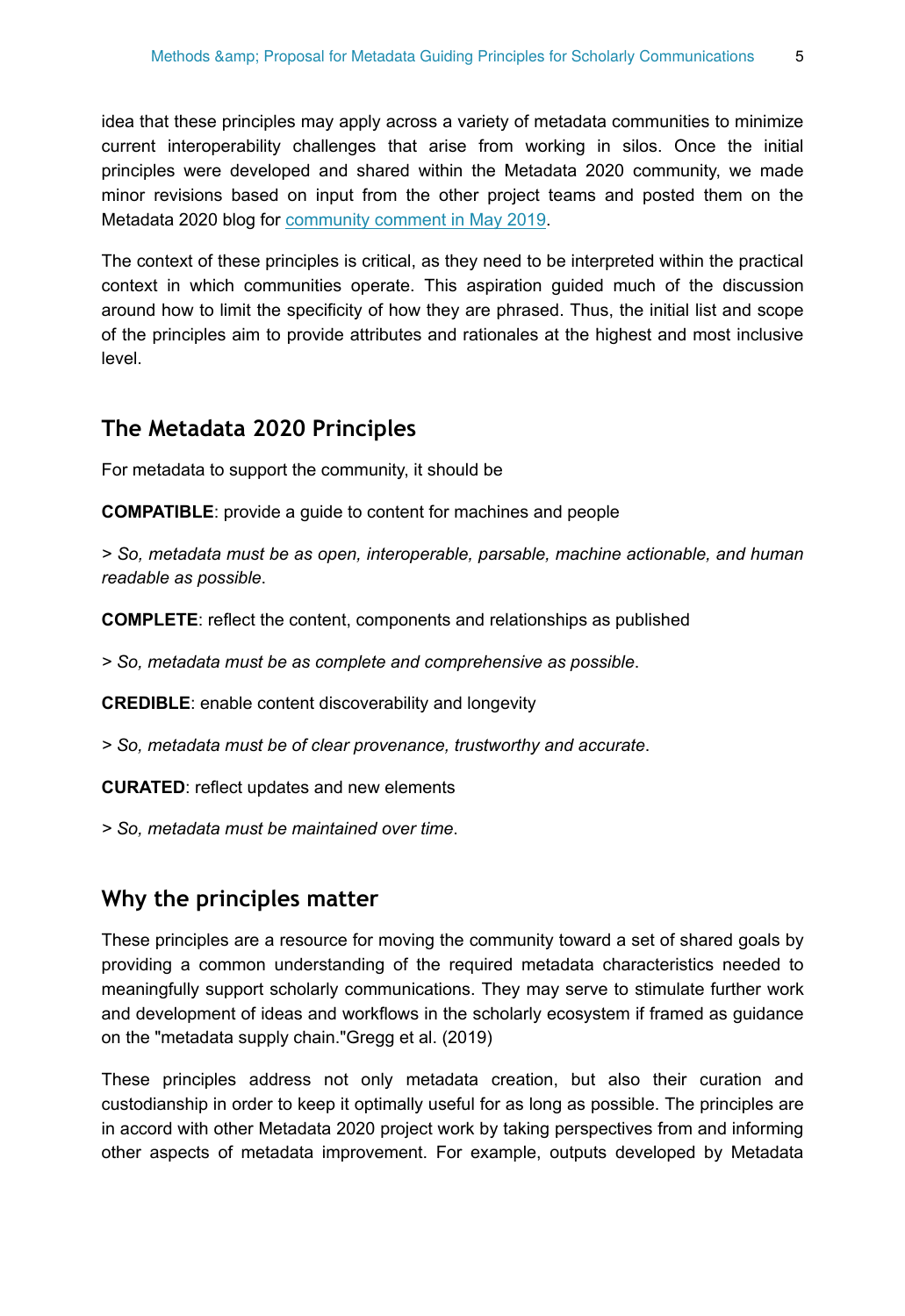2020 project groups such as the metadata evaluation and guidance project team [\(Project 6\)](#page-1-0) will work closely under these initial principles.

We expect that the most immediate application of these principles will be in recommendations for best practices and their development in community contexts. These principles may also serve as a theoretical framework for businesses, non-technical stakeholders, and management audiences. These functions are part of a multi-layered and highly-dynamic ecosystem, and these principles are aimed at metadata generation, provision, and maintenance. As metadata becomes more robust and useful, end users will drive further refinement.

The principles are at an early stage of evolution. An iterative process of feedback and refinement will be necessary to increase their usefulness. We acknowledge that these contributions can evolve the principles. But, we trust that the small limited number of statements in and simplicity of the principles will support the breadth of needs and uses.

# **Implementing these principles**

#### <span id="page-5-0"></span>**How do we live these principles?**

In developing these principles, the group worked to generalize the concepts that would apply to the broad set of individual metadata standards or schemas. This approach enables us to harmonize present and future efforts by distilling activities to minimal necessary function and scope. The Metadata 2020 Principles will be lived through their application and specific relationship to how the community incorporates them into the practices that are adopted and the use cases that are addressed by them. The group recognizes the importance of both practices and use cases, and has adopted them as their next [planned resource development activity.](http://www.metadata2020.org/resources/metadata-practices/)

#### **Key points**

Reflecting on the process of creating the Metadata 2020 Principles, we offer the following key points about metadata to inform the use of these principles in adoption and best practice creation:

- Metadata must be as complete and comprehensive as possible, so the context in which it is used is important to define what metadata "quality" means for specific use cases.
- Cross-community awareness about metadata makes sense at a high level, but is difficult in practice because metadata value is found in domain-specific applications. Different communities use different languages for a reason. Best practices need to allow for flexibility in language and use across communities.
- Metadata custodians should use persistent identifiers (PIDs) to connect resources so that they can become interoperable. We encourage use of PIDs (that include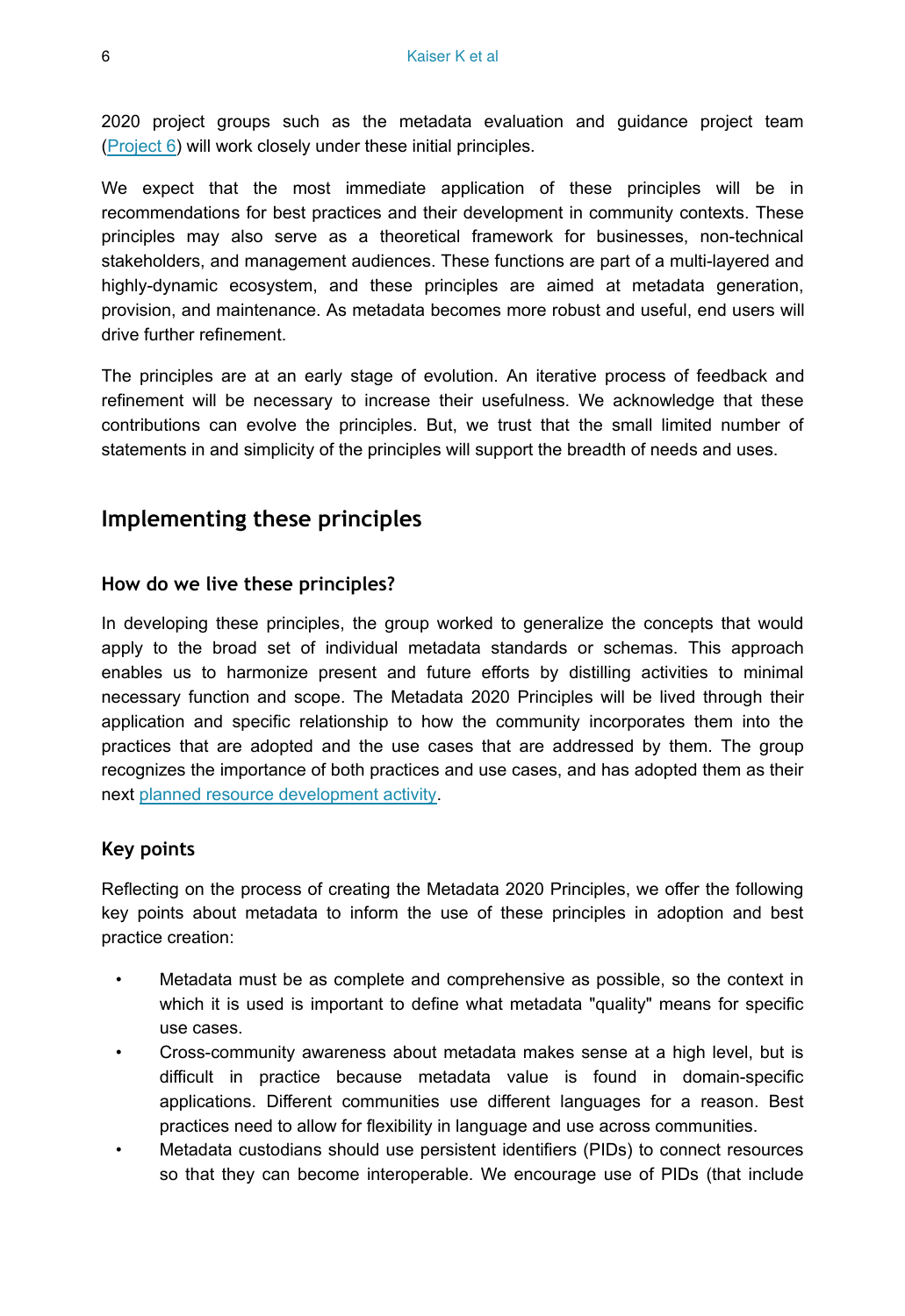related metadata) rather than simply copying metadata from these resources, and for metadata creators to create PIDs where they are not yet established.

- One metadata schema will never fit all needs, though there will always be some overlap. Interoperability is strengthened through as much re-use as possible from existing standards and minimal redundancy.
- Metadata will always be evolving; updates will require versioning. Keeping metadata current and updated over time presents technical challenges that require a landscape change and clear roles and responsibility for these changes.

#### **Final thoughts**

We expect that all Metadata 2020 project activities and outputs, including this article, will be fully described and publicly posted in the Metadata 2020 [collection of articles in RIO](https://riojournal.com/collection/167/) [Journal.](https://riojournal.com/collection/167/) Future work from this group will include demonstration of what creators, custodians, curators, and consumers will gain from better metadata through a set of Metadata Practices. We believe that this cumulative set of resources will provide the foundation for additional context and directions for next steps in driving further investment in compatible, complete, credible, curated metadata.

# **Acknowledgements**

This work wouldn't be possible without the contributions from the Metadata 2020 project team that focused on metadata Shared Best Practice and Principles. The project team's chairs, Jennifer Kemp and Howard Ratner, thank the project team members including Tony Alves, Aries Systems; Magaly Bascones, Bloomsbury; Fiona Bradley; Marleen Burger, Technische Informationsbibliothek (TIB); Laura Cagnazzo, Abertay University; Emilie David, AAAS; Paul Dlug, American Physical Society; Mark Donoghue, IEEE; Bethany Drehman, Independent; Lola Estelle, SPIE; Laurel Haak, ORCID; Kristi Holmes, Northwestern University; John Horodyski, Optimity Advisors; Maria Johnsson, Lund University; Melissa Jones, Silverchair; Kathryn Kaiser, UAB School of Public Health; Nettie Lagace, NISO; David Mellor, The Center for Open Science; Eva Mendez, Open Science Policy Platform (OSPP), Universidad Carlos III de Madrid (UC3M); Dom Mitchell, DOAJ; Ed Moore, SAGE Publishing; Nannette Naught, Innovative; Nancy Pontika, CORE; Kaci Resau, Washington & Lee University; Tyler Ruse, Digital Science; David Schott, Copyright Clearance Center; Julie Stoner, ASBMB; Peter Strickland, IUCr Journals; Michelle Urberg, ProQuest;Sarah Whalen, AAAS; Helen Williams, "LSE Library, The London School of Economics and Political Science"; Stephanie Williams, Ohio University Press; and Julie Zhu, IEEE.

# **References**

• GOFair (2016) FAIR Principles.<https://www.go-fair.org/fair-principles/>. Accessed on: 2020-4-13.